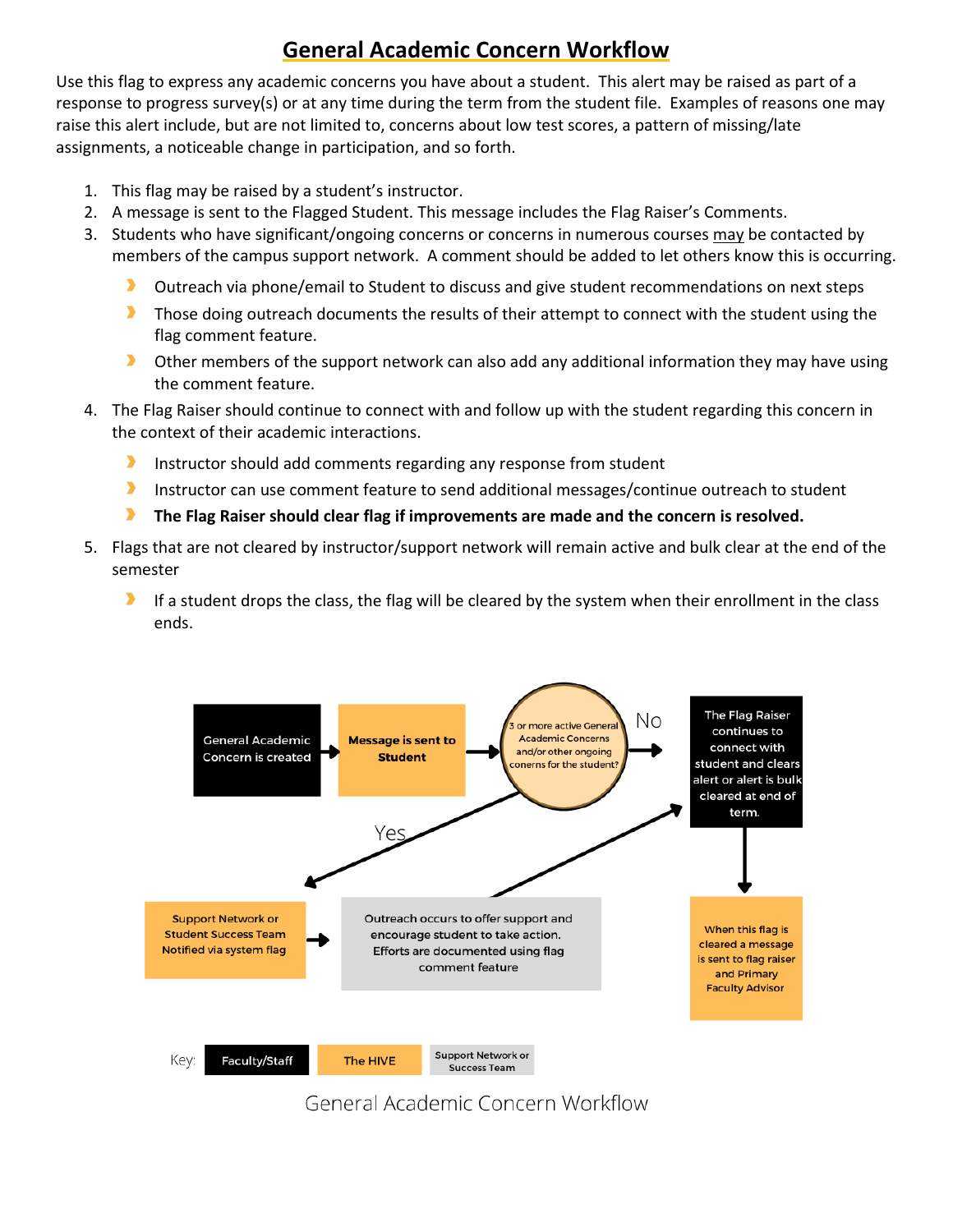### **Student Message Template: General Academic Concern**

**Subject**: General Academic Concern

[Student First Name,]

You are receiving this message because [Raiser Name] {, your instructor for [Course Name],} has raised a concern about your progress this semester. Please take action to review your options and develop a plan for the rest of the term. Your Success Network wants to see you succeed. Use The Hive to contact your support network and campus support services\* if you need assistance.

#### Student Success Team

Message from Faculty Member: {Raiser Comments i.e. Rachel, you have missed several classes this semester and have 4 missing assignments. I am concerned that unless you take action you will not be able to earn a passing grade. Please contact me to review the options you have and steps you need to take to be successful this semester.} - [Raiser Name]

*This message was sent via The Hive, a digital platform in support of student success, powered by Starfish from EAB. Click [heret](https://www.csbsju.edu/the-hive/about-the-hive)o learn more.*

*\*This is a direct link for students to "My Success Network" in The HIVE.* 

### **Message to Instructor after they raise flag:**

[Flag Raiser Name]

Thank you for raising a [Flag Name] for [Student Full Name] Banner ID: [ID#] . As the student responds to you and/or takes action to address your concerns please clear/resolve the flag as appropriate. If the student does not respond/act, clear the flag indicating a negative outcome and raise a new alert to reflect ongoing or growing concerns for their success.

Alert Creator Comments: Rachel missed 3 classes this month.

Course Context for Alert: Introduction to Microbiology

#### **To add comments and/or clear this alert follow the instructions below:**

- 1. Log into the Hive
- 2. Once in The Hive navigate to Students-Tracking Items (from top left hand menu).
- 3. Next search for the student referenced above.
- 4. Hover over the flag icon, this should open a pop out window.
- 5. Slide to the button for the action you want to take (comment or resolve/clear) .
- 6. When your comments are complete click submit*.*

*Note - Students who have multiple academic flags from more than one instructor may be contacted by members of their support network or staff from offices in the support network. Those doing outreach should document the results of their attempt to connect with the student using the flag comment feature. The instructor should continue to connect with and follow up with the student regarding this concern in the context of their academic interactions.*

*This message was sent via The Hive, a digital platform in support of student success, powered by Starfish from EAB. Click here to learn more.*